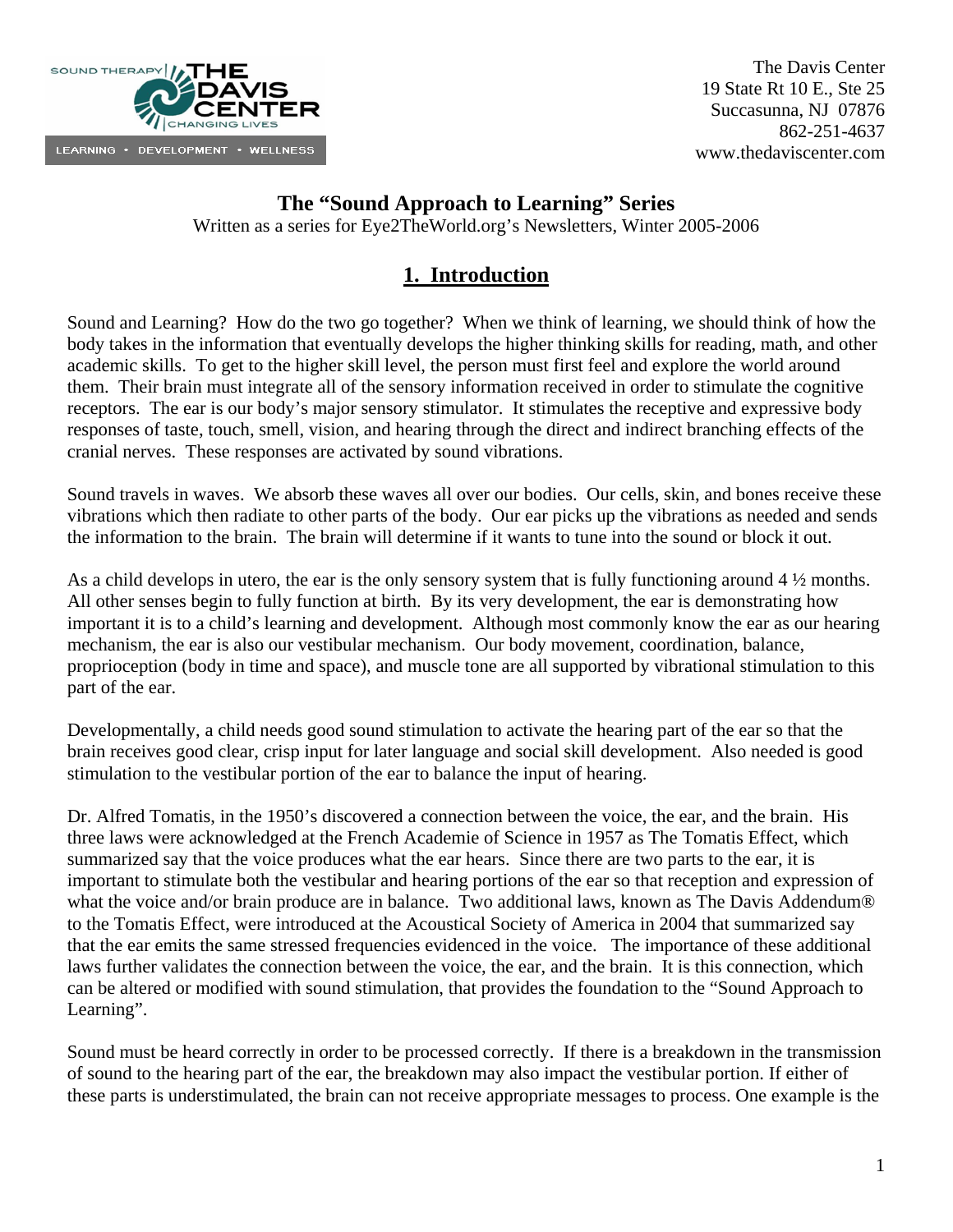

child with a history of middle ear infections. The infected fluid interrupts the normal flow of sound's vibrations through the middle ear prior to its being received by the inner ear (that portion of the ear that picks up the sound's frequency information and body vestibular input and sends it to the brain). With this disruption, necessary stimulation at the brain for interpretation may be limited. Over time, the brain receives faulty information and children become experts at processing this faulty information, not knowing that there could have been a clearer message.

When a child displays symptoms such as an over-sensitivity to sound, or he ignores sound, the symptoms are of someone who has a 'hearing issue'. (For the sake of this article, a hearing issue does not indicate a hearing loss. It will be assumed that people have normal or near normal hearing.) Yet there are children who have sound processing issues (not to be confused with an Auditory Processing Disorder) whose symptoms may be demonstrated by poor eye contact, poor balance and coordination, poor posture, weak oral motor skills, low muscle tone, articulation difficulties, stammering/stuttering, poor voice quality, poor receptive or expressive language skills, poor social skills, poor organizational skills, poor attention/focus skills, not wanting to try different taste textures, weak eye/hand coordination, difficulty sounding out words, poor vocabulary usage, difficulty comprehending what they read, not wanting to read out loud, and more. These children have difficulty integrating the sensory information they received as they were developing. Typically if the hearing issues are present, the sound processing issues are also present. Both of these issues affect learning.

Each of these issues can be helped with sound-based therapies. Can a person develop without helping their hearing and sound processing issues? Yes, however, they will struggle with learning throughout their life. There have been some well known people who have struggled with these issues and done extremely well, but more often people give up, feel frustrated, develop a poor self-concept, or get interested in something less challenging in order to feel good about who and what they are.

The "Sound Approach to Learning" uses an initial diagnostic test battery called the Diagnostic Evaluation for Therapy Protocol (DETP®) to determine if a sound-based therapy can make positive change for the individual. Sound-based therapy involves the use of some form of sound vibration that impacts the body using special equipment, programs, modified music, and/or specific tones/beats, the need for which is identified with appropriate testing. The DETP identifies which sound-based therapy is appropriate and in which order the therapies should be administered if more than one is necessary. The DETP is based upon The Tree of Sound Enhancement Therapy® which will be discussed in Part 2.

## **2. The Tree of Sound Enhancement Therapy™**

Webster's Dictionary defines sound as the sensation produced in the organs of hearing when the surrounding air vibrates. Today, sound is also considered to be vibrational energy. Vibration indicates frequency. Frequency is synonymous with sound. We may not always 'hear' these sounds as our ear 'hears' sound between 18-20,000 Hz. However, our bodies feel sound vibrations through our bone structure, our sense of touch, and our interconnected cell network throughout our body. Sound impacts our entire body, even if we are not aware of it.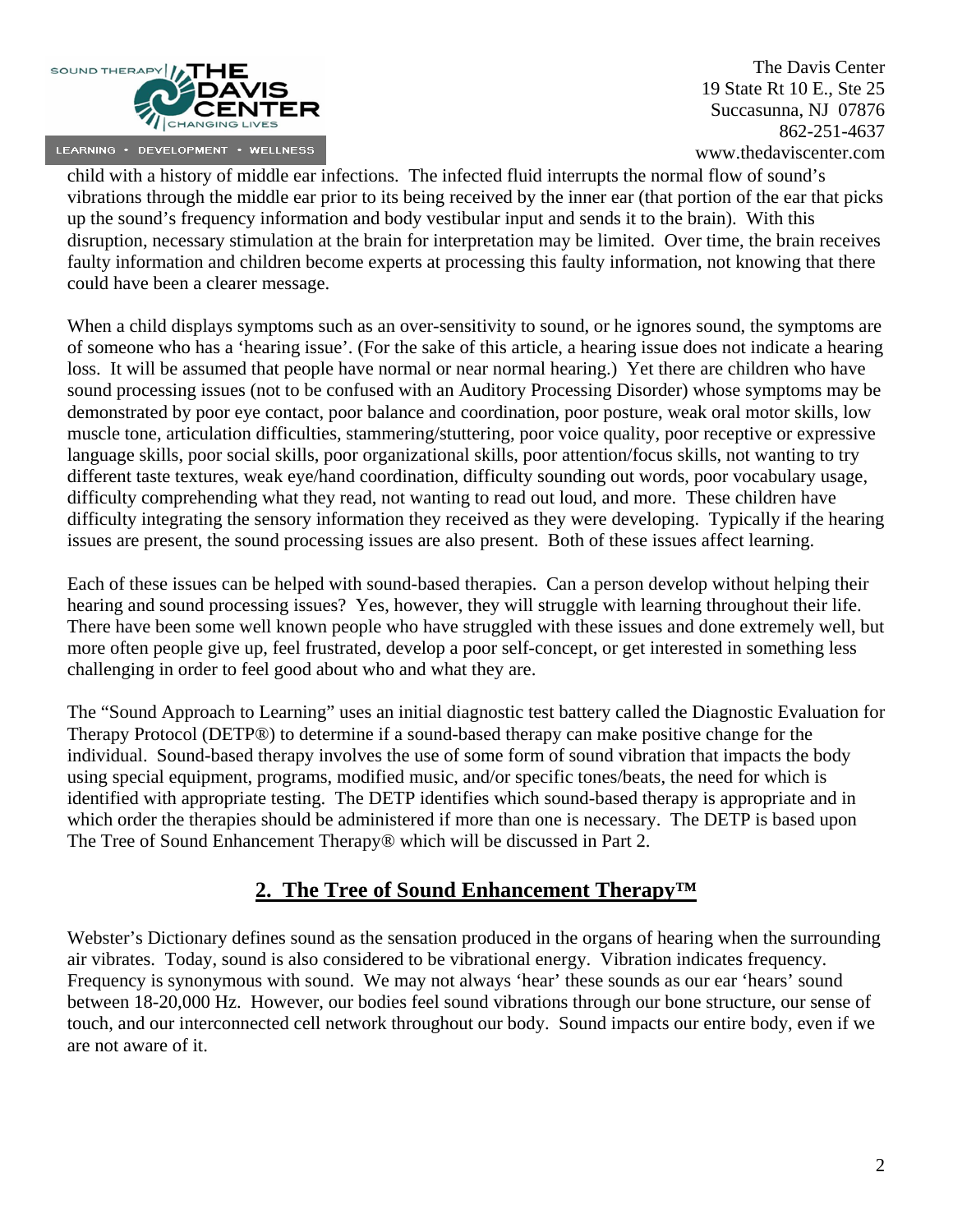

There are many therapies available that utilize sound's vibrational impact on the body. All can make change to some degree. However, a comprehensive understanding of the various therapies has only recently been expla[i](#page-9-0)ned in "Sound Bodies through Sound Therapy".<sup>i</sup> By using "The Tree of Sound Enhancement Therapy<sup>TM</sup>", one can make sense of the many available therapies.<sup>[ii](#page-9-1)</sup> The Tree analogy defines the uses of the therapies. The "Root System" addresses one's sense of hearing. The "Trunk" addresses all processes of the ear for general sound processing stimulation. The "Lower Leaves and Branches" address specific skills like auditory memory, auditory sequencing, and auditory discrimination. The "Upper Leaves and Branches" address reading, spelling, and handwriting. The "Overall Maintenance of the Tree" addresses one's wellness or body support for maintaining change.<sup>111</sup>

This tree analogy is based on the voice-ear-brain connection initially identified by Dr. Alfred Tomatis, and further validated by the Davis Addendum® to the Tomatis Effect in 2004.<sup>[iv](#page-9-1)</sup> This combined concept suggests that the voice produces what the ear hears and the ear emits the same stressed frequencies as the voice. There is a cyclical connection between the [v](#page-9-1)oice and the ear that then transfers to the brain.<sup>v</sup>

"The Tree of Sound Enhancement Therapy" is the foundation for the Diagnostic Evaluation for Therapy Protocol (DETP®), a test battery that determines when, and if a sound-based therapy is appropriate, and when it is, the correct order for successful administration. The DETP tests all five areas of "The Tree". The results maximize the success of any sound-based therapy. Positive changes using sound-based therapies have been achieved by all of the therapies discussed; however maximum success is achieved when the correct order and administration of the therapies is followed.

#### Root System

When a hearing function issue is present at The Root System level, Dr. Berard's Auditory Integration Training (AIT) may be suggested (only the DETP can determine if the therapy will be suggested and in what order). This method 'retrains' the acoustic reflex muscle in the middle ear to stimulate both the cochlea and vestibular portions of the ear more appropriately.<sup>[vi](#page-9-1)</sup> The brain and body responses become more efficient. This method especially helps one type of hearing hypersensitivity, and also increases blood flow in the brain at the auditory and vestibular receptive centers. Changes can be seen in the listener's responses to sound and movement. Very often this type of change can help people who are overly aware of sounds that impede studying, attention, focus, and language comprehension, which indirectly affects reading. By making the world "more comfortable" or "less distracting", the person can finally tune into what they are supposed to be listening to.

### Trunk System

When the DETP identifies a sound processing issue at the Trunk level, the Tomatis Method is introduced. This method, researched and established by Dr. Alfred Tomatis in the 1950's, addresses all of the components of the ear's sensory stimulation and connections, and often has the greatest impact on the listener educationally and developmentally when applied in the appropriate order. It includes the use of filtered and gated music, bone conduction vibration, and vocal production through the use of special equipment. It is an intensive program of listening. Positive changes can be seen with skills needed to process auditory and vestibular information, such as body coordination, rhythm/pitch/inflection of one's speaking patterns, reading skills, listening skills, and oral motor skills to name a few.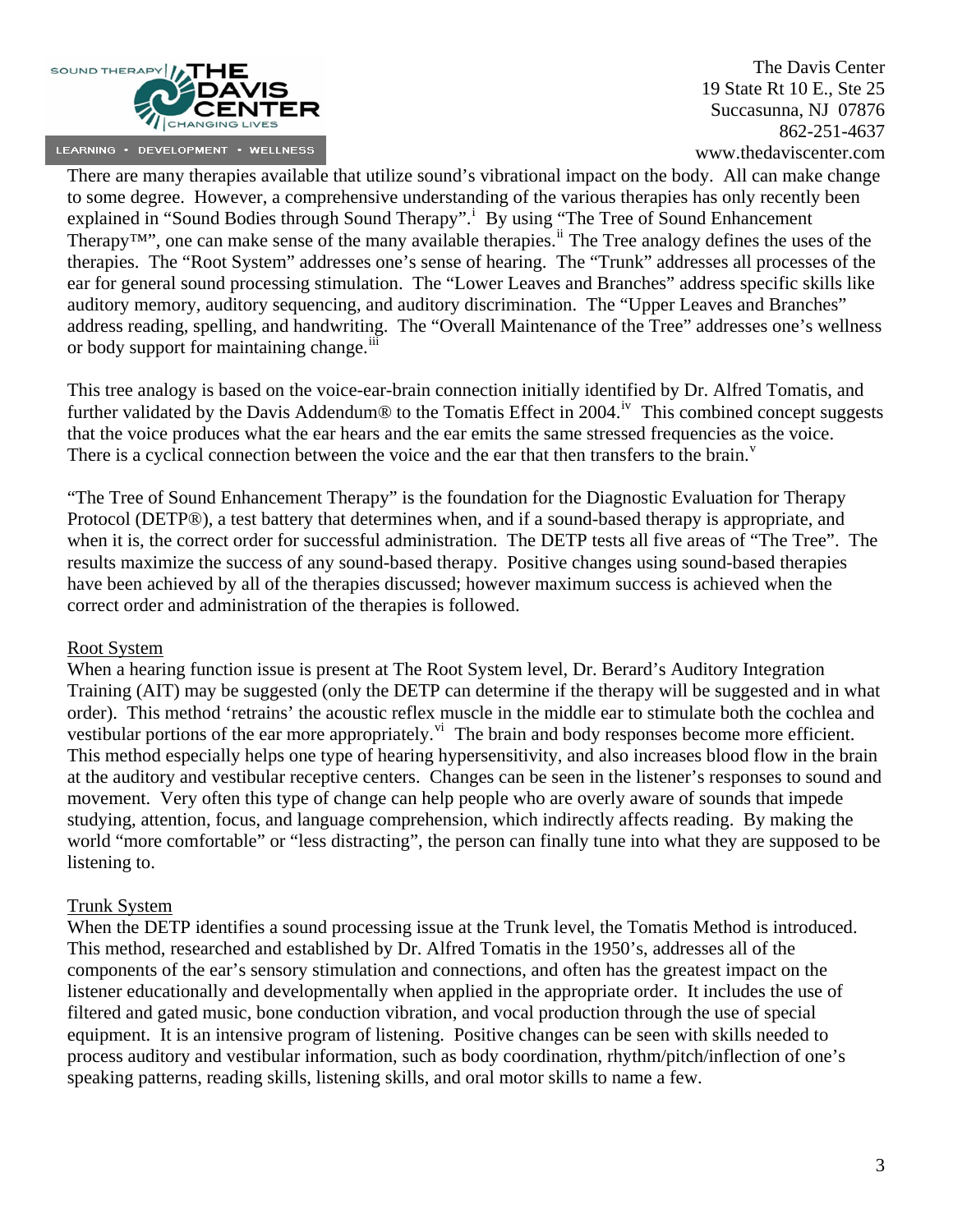

Many sound therapies have tried to copy this method. Some of these spin-offs fit into the upper "Trunk" because they do not include all of the processes that are a part of the very comprehensive Tomatis Method.

### Leaves and Branches

When a specific auditory processing skill weakness is identified, the therapies at the 'Lower Leaves and Branches' are utilized. There are many sound-based therapies at this level of "The Tree". Fast ForWord® addresses temporal sequencing skills necessary for language and reading comprehension. Interactive Metronome® addresses one's rhythm, timing, and focus, all necessary for daily functioning and development. Earobics® helps develop specific auditory processing skills such as discrimination, and sound blends.

When more academic skills are found to be weak, various reading programs such as Read-Spell-Comprehend® and the Wilson® Method, are incorporated in the "Upper Leaves and Branches". These methods stimulate a combination of sensory skills, including the auditory sense, to teach reading. These methods are best introduced when the foundation of "The Tree" is sufficiently developed in order to make and maintain the most change.<sup>[vii](#page-9-1)</sup> In addition to the DETP, The Davis Center uses its Reading Inventory Skill Assessment (RISA) to determine if the person needing help should start at this level or at a more foundationally appropriate level of "The Tree".

#### Body Maintenance of the Tree

Both the Tomatis Effect and the Davis Addendum to the Tomatis Effect emphasize the importance of the voice in maintaining and supporting developmental and learning changes.<sup>[viii](#page-9-1)</sup> The voice provides the resonance for the maintenance of the body and "The Tree". Although not typically a part of the learning portion of "The Tree", the science of Human BioAcoustics™ uses the voice as the identifier of one's body's imbalances and through sound presentation supports the body in returning to its natural form and function. When learning is not improving to the desired degree, this wellness portion of "The Tree" often is crucial to a person's success.

#### Summary

Sound impacts the entire body. The ear is the major sensory stimulator for the body and there is a direct connection between the voice, the ear, and the brain. The entire body is the recipient of sound's vibrational impact through these connections. Therefore, when addressing learning, educational, and developmental issues, sound stimulation should be considered. Sound stimulates the entire body making positive change within the system. The following sections will describe the individual parts of The Tree and each soundbased therapy in more depth as it relates to learning.

## **3. The Root System of The Tree of Sound Enhancement Therapy®**

The Root System refers to one's sense of hearing, not necessarily with hearing loss but with over responses to how one hears sound. To date, there is only one sound-based therapy that addresses the function of hearing. Auditory Integration Training refers to the sound-based therapy developed by Dr. Guy Berard, who believes that hypersensitivity, distortions, and delays in the auditory signal contribute to inefficient learning. His method retrains the ear and helps it process sounds in a more normal manner, without distortions or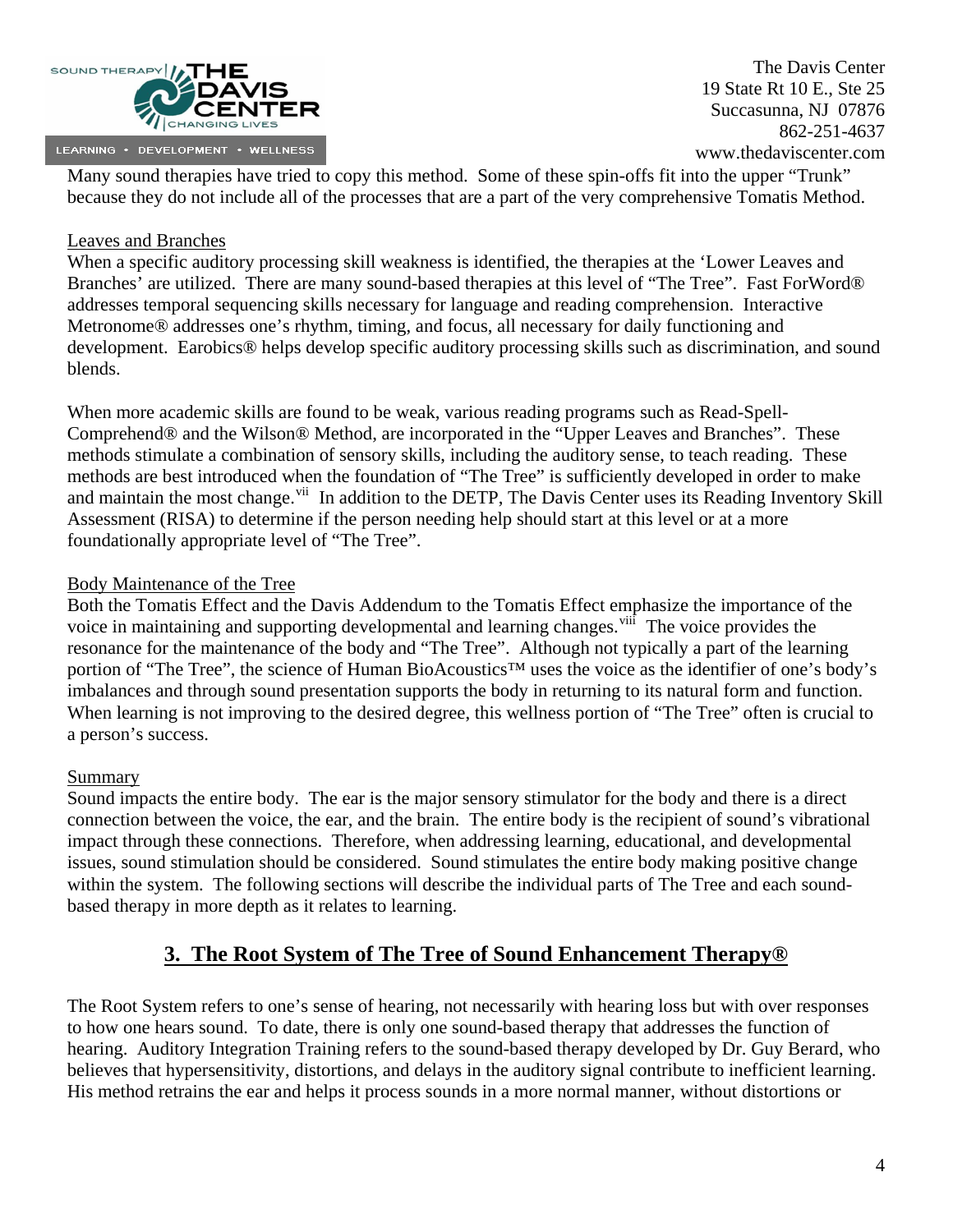

delays. It is through one's ability to process sounds that we remain alert, concentrate, and process information correctly. When hypersensitivity is present, the person hears the sounds around him more intensely than necessary and this creates pain, discomfort, anxiety, distractibility, and/or confusion in comprehension.

Dr. Berard described his method as one of 'hearing re-education'. He developed his theory: 'the behavior of a human being is greatly conditioned by the way he hears<sup>[ix](#page-9-1)</sup>. The quality of the perception of sound that one hears is equal to the behavior of the individual. His method uses an audiogram, a graph representing the person's hearing threshold level, or the lowest sound that the person hears.

Although typically measuring hearing loss, Dr. Berard's audiogram, called a 'Hearing Sensitivity Audiogram', often identifies 'better than normal' hearing sensitivities. This test measures hearing threshold levels, Uncomfortable Listening Levels, middle ear functioning and the acoustic reflex muscle. It is this reflex muscle that controls the loudness of sound transferring to the cochlea, which then sends sound to the brain. Research has demonstrated that Auditory Integration Training retrains this muscle<sup>[x](#page-9-1)</sup>.

The muscle helps attenuate the low frequency sounds entering the cochlea so that the high frequency sounds can be heard. If this muscle reflex works at too soft a level, then the appropriate levels of loudness are not reaching the cochlea. Distortions may result that impact the processing of sound. The stapedius muscle attenuates loud, abrupt sound and if it is not attenuated properly, the incoming sound may be too painful to tolerate or too difficult to process.

Auditory Integration Training introduces specially chosen music through a device that modulates the sound and filters specific frequencies. There are two approved devices: the Audiokinetron and the Earducator®. The program includes10 continuous days of listening, one half hour in the morning and one half hour in the afternoon separated by no less than 3 hours. There is an initial assessment, a mid audiogram, and a final assessment. Typically the program is used with children ages 3 and up.

Dr. Berard's method retrains a disorganized auditory system. By improving the acoustic reflex, the brain has less sensory overload. Once the acoustic reflex is retrained, the central nervous system has a chance to reorganize the circuits sending information to the brain and at the brain level. By improving the system, the listener improves over all and learning is easier.

Additional benefits of Auditory Integration Training are: 1) stimulation of the vestibular section of the inner ear--one's balance and coordination center, 2) increased blood flow to the auditory centers in the brain, 3) stimulation of new, 'cleaner' sound messages to the brain, and 4) stimulation of surrounding brain centers such as speech, language, and motor planning.

AIT strengthens a weak muscle, and in turn, it helps make structural changes and functional improvement within the central auditory nervous system. The muscle is exercised by the length of the program and is challenged by the intensity levels presented.

Some people with hypersensitivity, actually react as hyposensitive because they have blocked out the overstimulation and turned off the sound. If noises block out important needed sound cues, then a person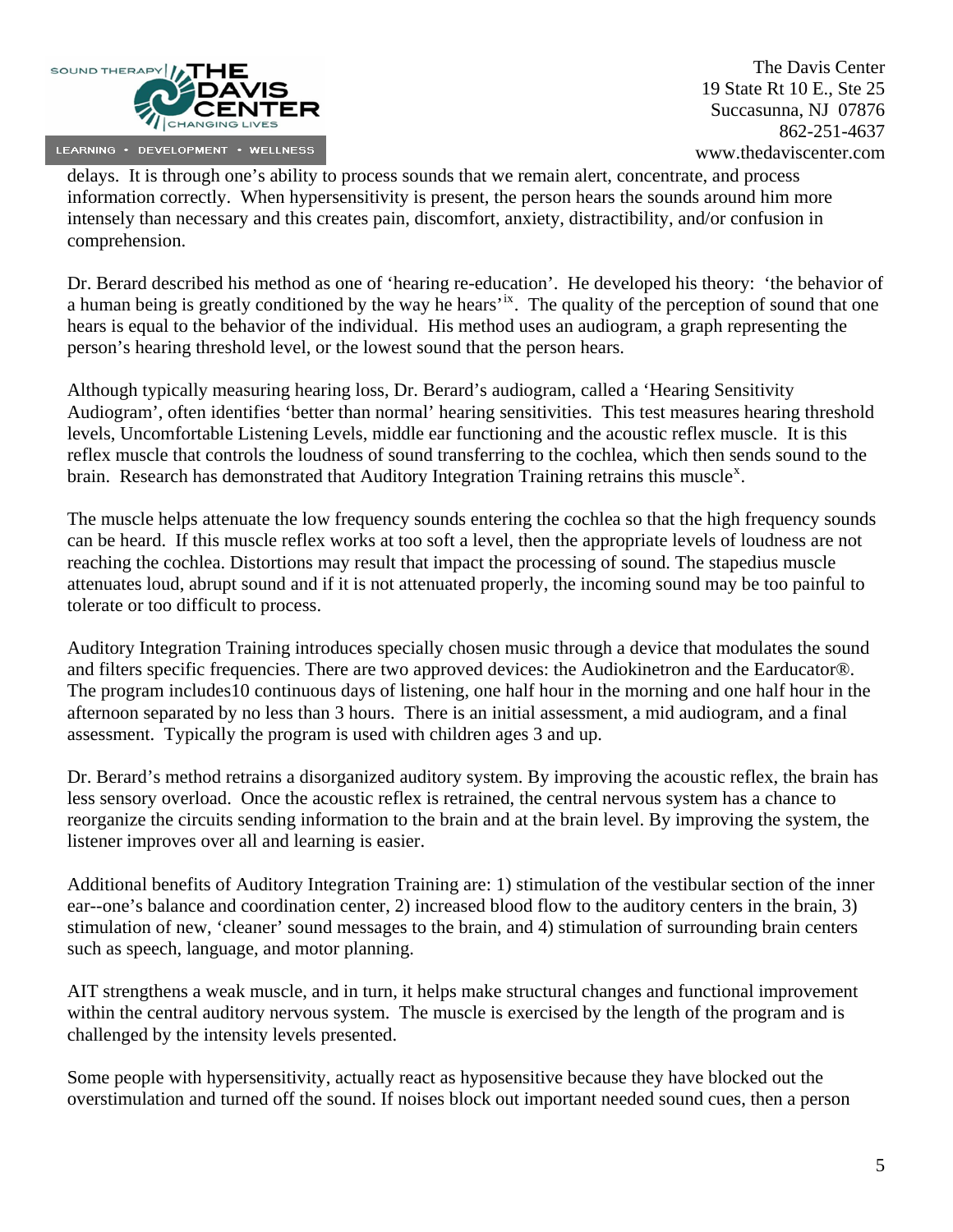

may respond by creating an internal wall that blocks out these cues. If they do not have the skills to determine what is important to specifically tune in to, they respond to the internal world and block out the external world. This impedes learning.

One's hearing is always working. If we mentally have been unable to tune out the unwanted sounds, our bodies tend to over-react or turn off the sound. This hearing ability then, can be seen by some as a psychological response to life and the environment—hence Dr. Berard's theory that 'hearing equals behavior'. To maximize one's ability to learn, it is important to receive the incoming sound message accurately. With Auditory Integration Training, the psychological response and the physical response are in better balance so that the incoming message is clearer and learning can take place more easily.

The Root system of The Tree of Sound Enhancement Therapy incorporates therapies for changing hearing. If the individual has weaknesses at this level, and the higher levels on The Tree have been addressed first, maximal learning will not occur because the foundational function of hearing was not solidly in place. When the DETP® indicates the need for Auditory Integration Training, it is important to receive this therapy before addressing academic skills.

# **4. The Trunk of The Tree of Sound Enhancement Therapy®**

The Trunk of 'The Tree" represents how the body processes general sound stimulation. This includes not only the ear's ability to hear sound but also the vibrational stimulation of sound throughout the entire body. The ear receives stimulation through air vibration via the external ear canal. However, the ear also receives stimulation through our bone structure, our skin, and our interconnected cell matrix. Once sound is received at the ear, our neurological system transfers the stimulation to the brain, as well as indirectly to the many organs of the body. It is this direct and indirect combination of stimulation that makes The Trunk's therapies so impactful.

The Trunk therapy, or foundation of The Tree, is based on the method established by Dr. Alfred Tomatis. Dr. Tomatis discovered The Tomatis Effect, 3 laws which state that the voice produces what the ear hears. From these laws, he developed The Tomatis® Method, a method of sound stimulation that uses filtered and gated music, bone conduction stimulation, and active voice work to make positive balance and change for the individual.

Dr. Tomatis differentiated between the terms 'hearing' and 'listening'. Hearing is something that just happens. Our ears pick up sound without our thinking about it. However, listening involves thinking about the sound and actively tuning into what is said or heard. Many people can hear sound but are poor listeners to the what, how, and why of what they hear. They do not listen well. This is demonstrated as an inability to follow directions, inability to stay focused on a task, inability to hear differences between speech sounds, inability to maintain eye contact, confusion about emotional content of conversations, difficulty putting one's thoughts into words, and/or difficulty listening in background noise.

The vestibular system is also an important part of the ear. It is important for balance, coordination, muscle tone, fine and gross motor skills, and how one feels in the time and space around them. The indirect nerve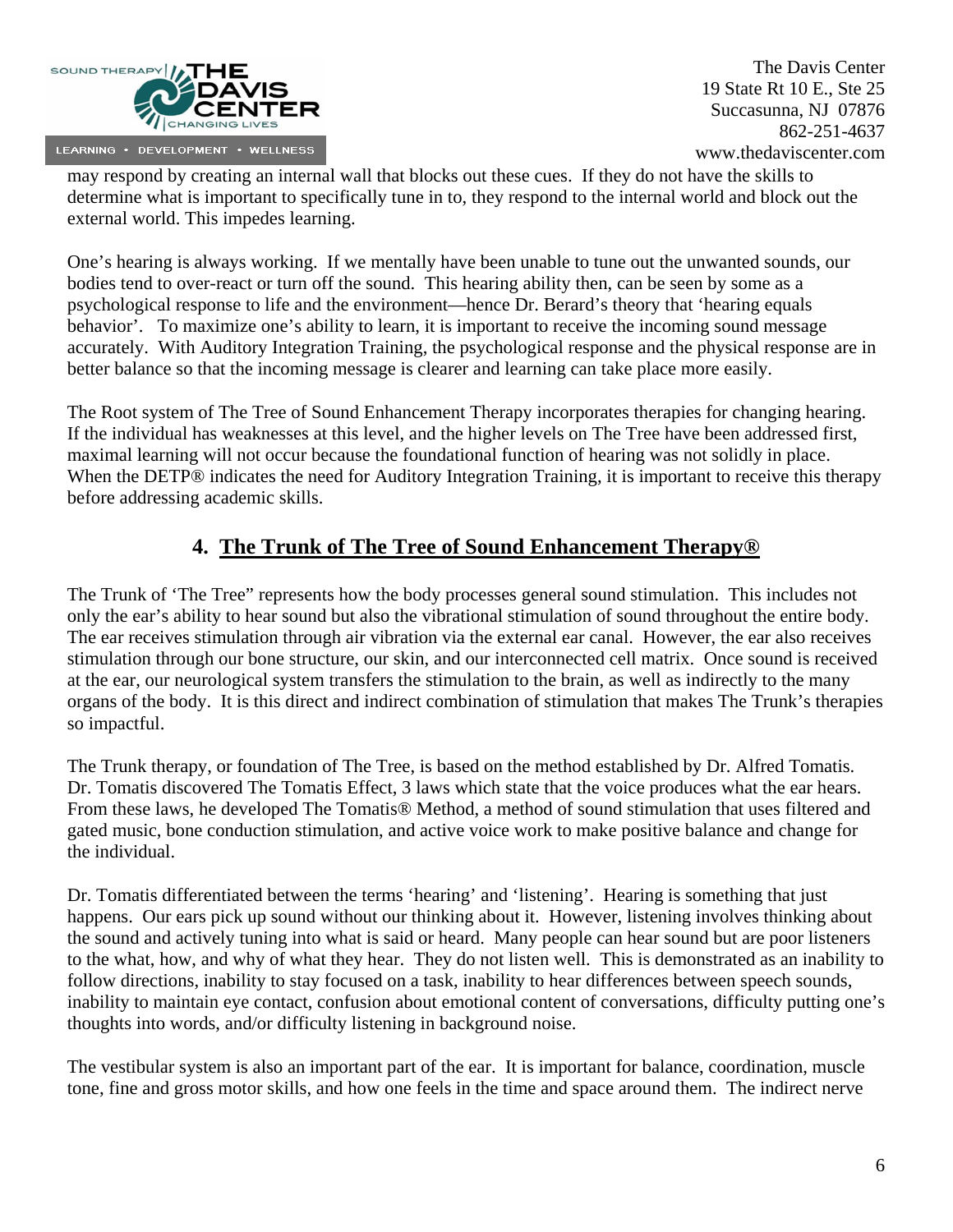

stimulation from this portion of the ear also impacts the face, larynx, and eye-hand connectedness. Dr. Tomatis believed that the vestibular system impacted body posture and body positioning. When one's body posture is perfect, the body reaches out to engulf all of the surrounding sounds for better overall responsiveness for learning. When the muscle tension necessary for this body posture is in harmony, the body is more receptive to learning.

The ear functions as an energy generator for the brain. Sounds give energy to the brain as they pass through the ear. The brain needs this stimulation to function and will organize the perceptions from the body for maximal use. The person's voice provides a source of stimulation to themselves. The better the person's voice is, the better the listening, and the more the brain will recharge. This explains the Voice-Ear-Brain connection—the foundation for The Tree of Sound Enhancement Therapy.

The Tomatis Method positions, activates, and stabilizes this Voice-Ear-Brain Connection. Dr. Tomatis found that the music of Mozart can energize as well as relax the body. By filtering this music, the ear is trained to focus on the higher frequency energizing sounds. Gregorian Chant is also used because of its slow, rhythmic, relaxing effect for a calm mind/body response. Eventually the listener begins to use his own voice in the listening process for maintaining the positive effects.

There are three functions when learning to listen and integrate sound: 1) discriminating meaningful sound, 2) spontaneously listening for pertinent sound, and 3) aiming the ear for best reception of sound. These three areas are evaluated using the Tomatis Listening Test. This test identifies areas of listening weakness and determines the programming for listening.

The method is an intensive one. The person listens for 2 hours per day for 15 days, takes 3-6 weeks off, and then listens for 2 hours per day for 15 more days. While listening, activities include fine or gross motor activities, relaxing, puzzles, drawing, and eventually active voice work. Benefits include: improved attention, concentration, and organization; ability to focus on conversations better; increase in creative ideas; enhanced reading comprehension; improved creative writing skills; better receptive/expressive language skills; enhanced balance and coordination; better communication skills; improved social connectedness; improved ability to listen and speak a foreign language; improved handwriting; enhanced singing and speaking skills; enhanced self-concept.

The Trunk of The Tree incorporates the concepts of Dr. Tomatis. Although his method is very powerful and can make many positive changes, it is advisable to introduce this method only at the appropriate time, as indicated from the Diagnostic Evaluation for Therapy Protocol (DETP®). There are many Tomatis Method spin-off methods. Some only include filtered and gated music but not bone stimulation or voice work. Because of this, these methods are placed at the Upper Trunk of The Tree and should only be introduced when testing demonstrates one has a solid foundation in place. TheTomatis Method concepts have helped people with autism, AD/HD, dyslexia, oral motor issues, auditory processing issues, and more. However, The Sound Approach to Learning stresses that they should only be used at the appropriate time for maximum change. When indicated, the Tomatis Method should be used prior to spin-off methods.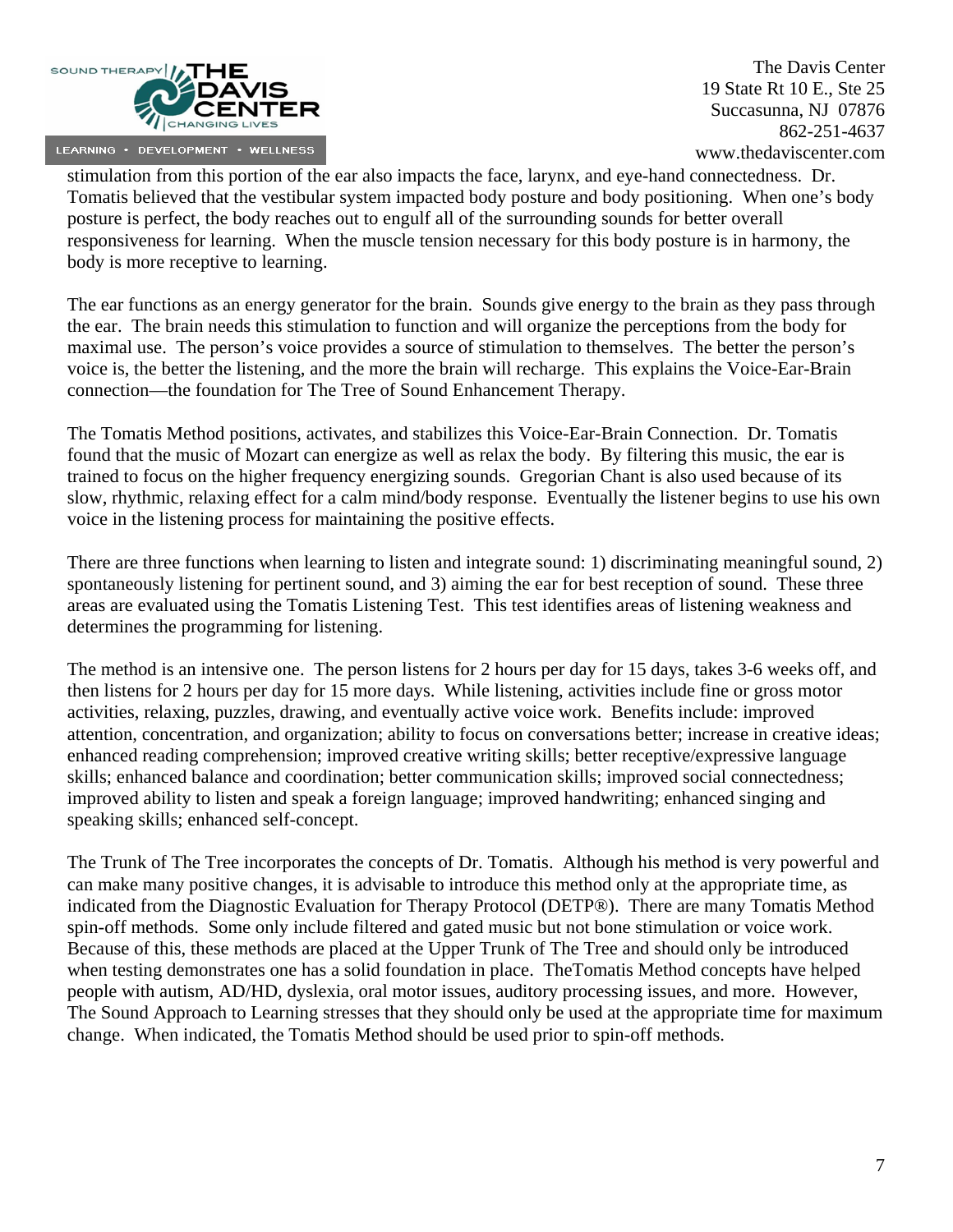

## **5. The Lower Leaves and Branches of The Tree of Sound Enhancement Therapy®**

The Lower Leaves and Branches of The Tree corresponds with sound-based therapies that address specific auditory processing skills such as auditory discrimination, memory, and sequencing. Once the foundation for the Voice-Ear-Brain Connection is established, as demonstrated by skills within The Tree of Sound Enhancement Therapy model, advanced skills may simply need 'fine tuning'.

Fast ForWord is one program at this level. It makes positive change with temporal sequencing skills which are necessary for the reception and expression of language. Temporal sequencing is important for the ability to hear finite differences between sounds such as /t/ and /d/. Those sounds are similarly produced and the slight difference in how they are processed in the brain allows for the distinction between them. Some people do not hear the difference and this inability affects language, reading, and learning. Fast ForWord speeds up the ability to hear the difference over time.

Fast ForWord is a family of programs that use an interactive computer-based training system to help students improve their language, reading, and learning skills. There are different levels of skills to develop within their family of programs. By working on the temporal processing of sound, the listener begins to 'process faster', allowing for sounds within words to become clearer and easier to perceive, understand, and comprehend.

Earobics<sup>®</sup> is another program at this level of The Tree. A host of delightful animated characters capture the listener through multi-media games to provide practice and skill training to enhance the acoustic speech signal and develop auditory and phonological skills for speech and language development. For children with phonological and sound discrimination issues, this program allows children to learn at their own pace.

Interactive Metronome® incorporates the relationship between attention, motor inhibition, speed, rhythm, and motor coordination. This includes the ability to plan and sequence body movements. This ability to sequence is also necessary for the development of ideas, concepts, and purposeful interaction. This computer based interactive program provides real time testing and teaching capabilities. A purposeful tapping body motion helps develop precise control over basic mental functions. The responses are immediate and help the listener better maintain focus over an extended period of time.

The skills that can be addressed at this level of The Tree are many. The programs discussed highlight some of the basic ones like sequencing, memory, discrimination, rhythm, and pitch patterns. Each one of these skills is important when learning to read, spell, calculate, etc.

The special auditory processing skills addressed at this level of The Tree are very important for the development of the more academic skills which are incorporated at the Upper Leaves and Branches of The Tree, as will be discussed in Part 6 of this series. While important for the next level, if therapies at this level are used before the foundation for listening and learning is in place, such as with The Trunk or The Root System, then only splinter skills will develop. Development will be limited to those newly learned skills and restrict the total integrated learning profile.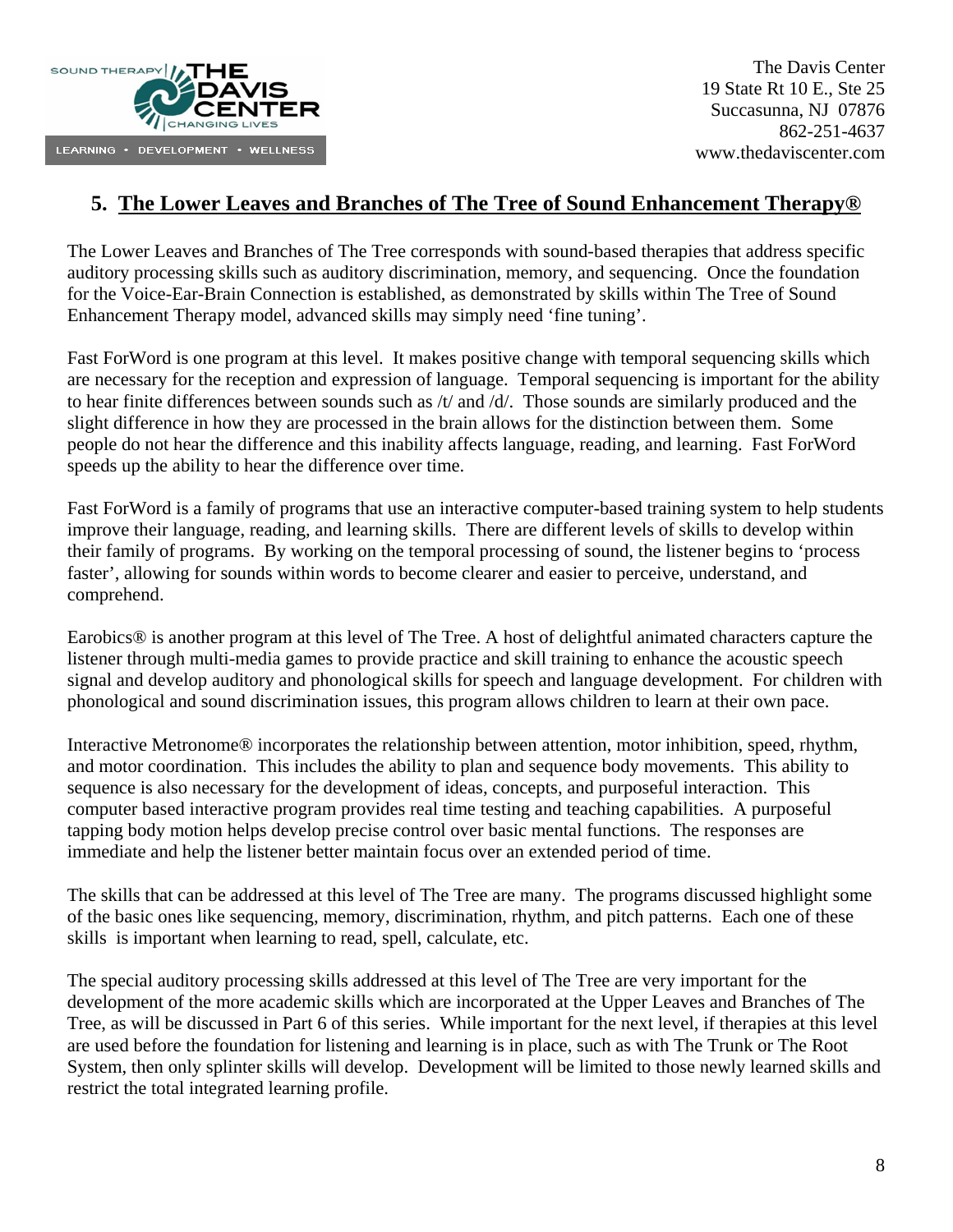

## **6. The Upper Leaves and Branches of The Tree of Sound Enhancement Therapy®**

The Upper Leaves and Branches of The Tree reflect demonstrated academic skills such as reading, handwriting, and spelling. For these skills to fall easily in place, the foundational developmental skills must be established. When in doubt, readiness is identified through the Diagnostic Evaluation for Therapy Protocol (DETP®) and developed with the sound-based therapies indicated within the derived protocol.

Typically if a student has reading problems, tutoring is thought to help the child overcome the issues. However, if a student cannot hear the difference between /m/ and /n/ or /f/ and /v/, then teaching him sound blending techniques with tutoring, using one or the other of these sounds is like asking him to drop a square block into a round circle opening. After awhile, the student's motivation is diminished and they learn other compensatory techniques to succeed.

In the protocol established in The Tree of Sound Enhancement Therapy, academic skills are only addressed when the foundation is prepared well enough to succeed at this level. Tutoring is successful at this level because the person is ready to learn. Under the careful guidance of a skilled teacher, the student's particular weaknesses can be addressed while building their self-worth.

Also at this level are programs that integrate sensory information for maximum learning. One such program is Read-Spell-Comprehend®. Techniques for improving auditory and visual processing skills are included with a program that teaches skills for auditory/visual/language integration.

Comprehension is important for a successful reader. A good reader must retain sight words and the symbol imagery of the letters and words. This is important for spelling, multi-syllable words, writing of symbols and words, and visual tracking of connected words. A good reader must also be aware of phoneme differences and be able to process them independently. This is important for multi-syllable words and words within context as well as when listening in background noise. A good reader also needs to know the meanings of words and be able to describe what they are processing. This is very important for total comprehension. All three of these areas: auditory, visual, and language are foundational to integrating what they have learned.

These skills are best learned when the foundational skills as described in The Tree of Sound Enhancement Therapy are present, because the connections between the Voice, the Ear, and the Brain are in place and the student is able to learn quickly these last subtle skills necessary for academic success.

## **7. Body Maintenance of The Tree of Sound Enhancement Therapy®**

Although some people do not consider health and wellness important to one's ability to learn, The Tree of Sound Enhancement Therapy stresses the importance of wellness for maximum learning. Whereas Dr. Tomatis' three laws (mentioned in Part 1 of the Series) say that the voice produces what the ear hears and that there is a connection between the Voice, the Ear, and the Brain, recent research has demonstrated that the ear also emits the same stressed frequencies as the voice<sup>[xi](#page-9-1)</sup>. This research, known as The Davis